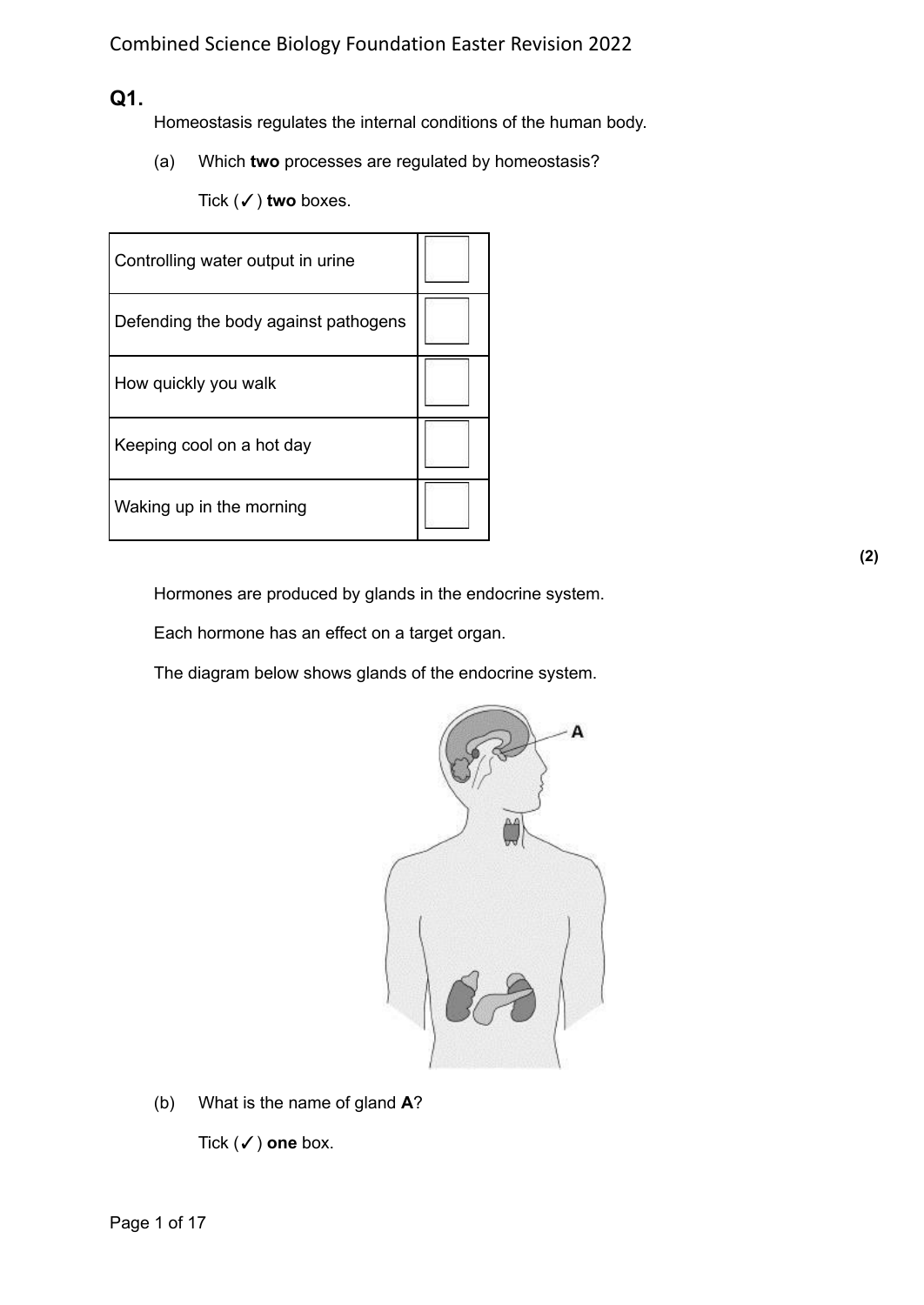| Pancreas  |  |
|-----------|--|
| Pituitary |  |
| Thyroid   |  |

**(1)**

Before eating a sugar-coated cereal a person had a blood glucose concentration of 5.2 mmol/dm<sup>3</sup>

\_\_\_\_\_\_\_\_\_\_\_\_\_\_\_\_\_\_\_\_\_\_\_\_\_\_\_\_\_\_\_\_\_\_\_\_\_\_\_\_\_\_\_\_\_\_\_\_\_\_\_\_\_\_\_\_\_\_\_\_\_\_\_\_\_\_\_

\_\_\_\_\_\_\_\_\_\_\_\_\_\_\_\_\_\_\_\_\_\_\_\_\_\_\_\_\_\_\_\_\_\_\_\_\_\_\_\_\_\_\_\_\_\_\_\_\_\_\_\_\_\_\_\_\_\_\_\_\_\_\_\_\_\_\_

Soon after eating the cereal the person had a blood glucose concentration of 8.4 mmol/dm<sup>3</sup>

(c) Calculate the increase in the blood glucose concentration.

 $Increase = \_$  mmol/dm<sup>3</sup>

**(1)**

**(1)**

(d) The person needed medication to decrease their blood glucose concentration.

Suggest what disorder the person has.

(e) There is a problem with the hormone control of the person.

What is the problem?

Tick (✓) **one** box.

| The blood is not taking hormones to target organs. |  |
|----------------------------------------------------|--|
| The pancreas is not releasing insulin.             |  |
| The pituitary gland is not being stimulated.       |  |

- (f) The person:
	- works in an office
	- drives to work
	- is overweight
	- watches the television and reads every night
	- drinks a hot chocolate every night.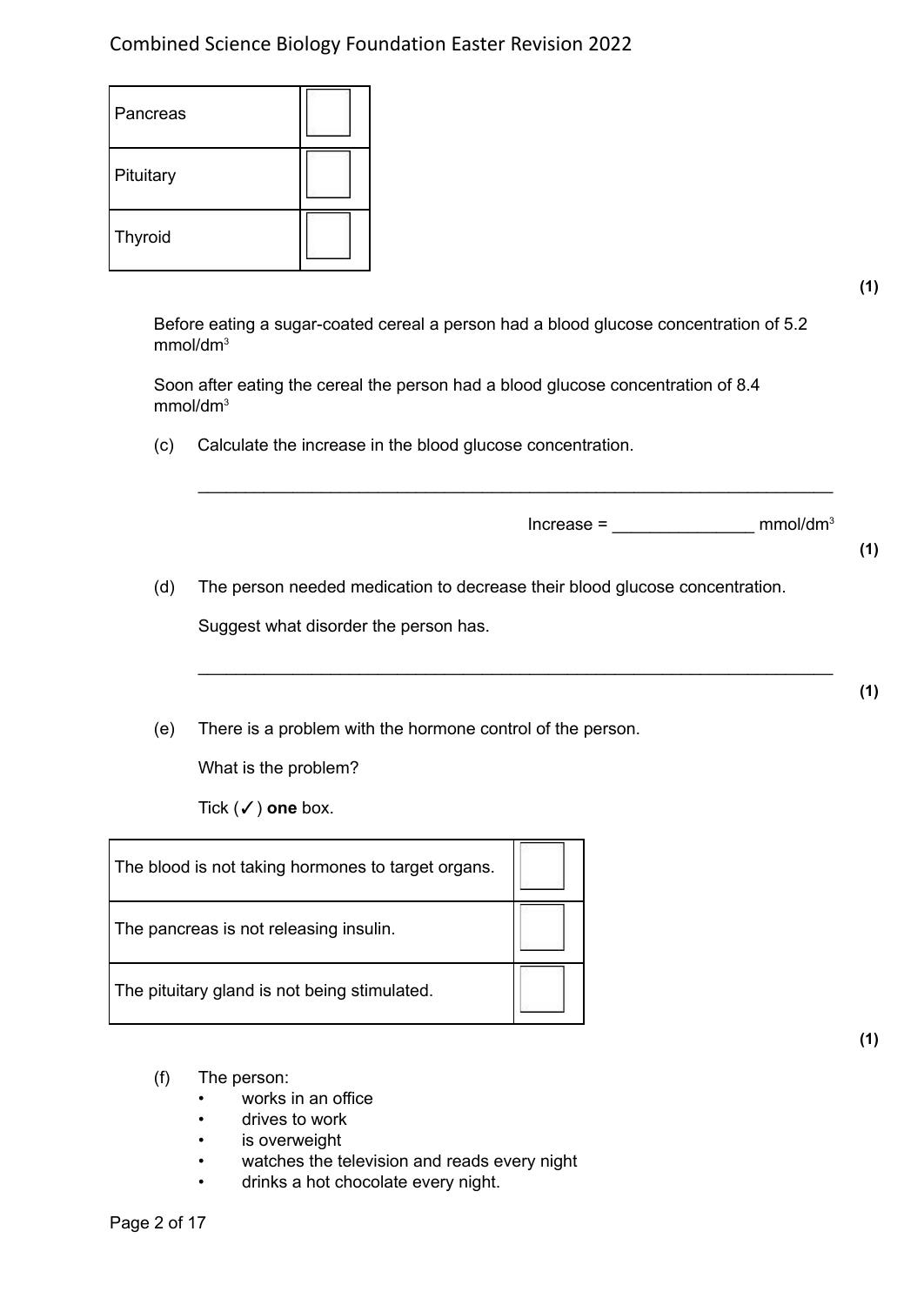| 2. $\qquad \qquad$ |  |  |  |
|--------------------|--|--|--|
|                    |  |  |  |

## **Q2.**

The diagram below shows a food chain.

Algae  $\rightarrow$  Crab  $\rightarrow$  Logggerhead turtle  $\rightarrow$  Shark

(a) Draw **one** line from each description to the organism in the food chain.

| <b>Description</b> | Organism in the food<br>chain |
|--------------------|-------------------------------|
|                    |                               |
|                    | Algae                         |
| Primary consumer   |                               |
|                    | Crab                          |
| Producer           |                               |
|                    | <b>Shark</b>                  |
| Tertiary consumer  |                               |
|                    | Loggerhead turtle             |

(b) Which word describes the total number of crabs in this habitat?

Tick (✓) **one** box.

| Population |  |
|------------|--|
| Predator   |  |
| Species    |  |

(c) Explain what will happen to the number of loggerhead turtles if there are fewer crabs.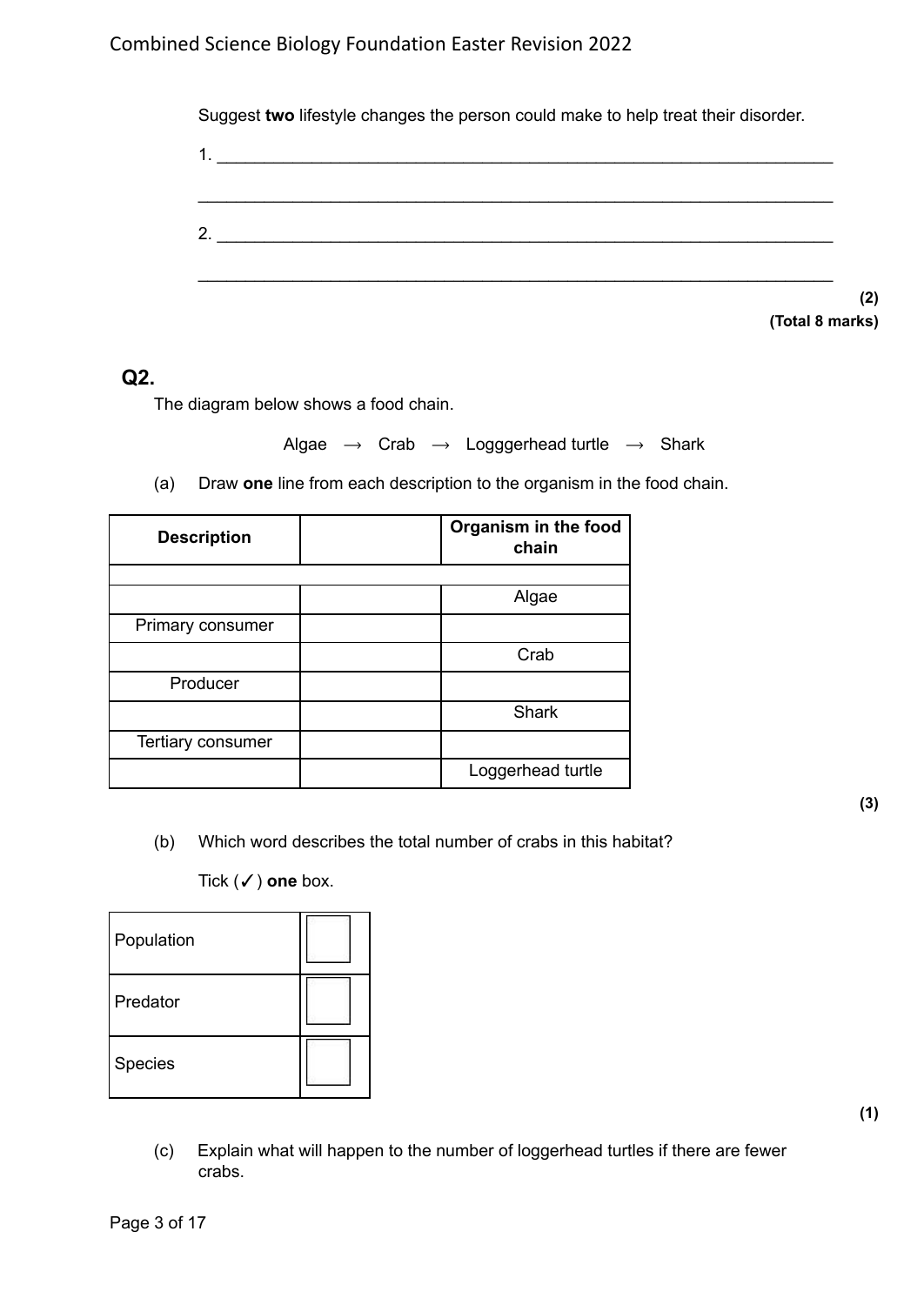Use information from the food chain above.

\_\_\_\_\_\_\_\_\_\_\_\_\_\_\_\_\_\_\_\_\_\_\_\_\_\_\_\_\_\_\_\_\_\_\_\_\_\_\_\_\_\_\_\_\_\_\_\_\_\_\_\_\_\_\_\_\_\_\_\_\_\_\_\_\_\_\_

\_\_\_\_\_\_\_\_\_\_\_\_\_\_\_\_\_\_\_\_\_\_\_\_\_\_\_\_\_\_\_\_\_\_\_\_\_\_\_\_\_\_\_\_\_\_\_\_\_\_\_\_\_\_\_\_\_\_\_\_\_\_\_\_\_\_\_

\_\_\_\_\_\_\_\_\_\_\_\_\_\_\_\_\_\_\_\_\_\_\_\_\_\_\_\_\_\_\_\_\_\_\_\_\_\_\_\_\_\_\_\_\_\_\_\_\_\_\_\_\_\_\_\_\_\_\_\_\_\_\_\_\_\_\_

\_\_\_\_\_\_\_\_\_\_\_\_\_\_\_\_\_\_\_\_\_\_\_\_\_\_\_\_\_\_\_\_\_\_\_\_\_\_\_\_\_\_\_\_\_\_\_\_\_\_\_\_\_\_\_\_\_\_\_\_\_\_\_\_\_\_\_

(d) What type of factor is a new predator?

Tick (✓) **one** box.

| Abiotic       |  |
|---------------|--|
| <b>Biotic</b> |  |
| Control       |  |

Female loggerhead turtles lay their eggs on sandy beaches.

(e) Scientists recorded data about turtles on one beach.

The graph below shows:

- the number of eggs each turtle laid
- the length of the turtle that laid the eggs.

**(2)**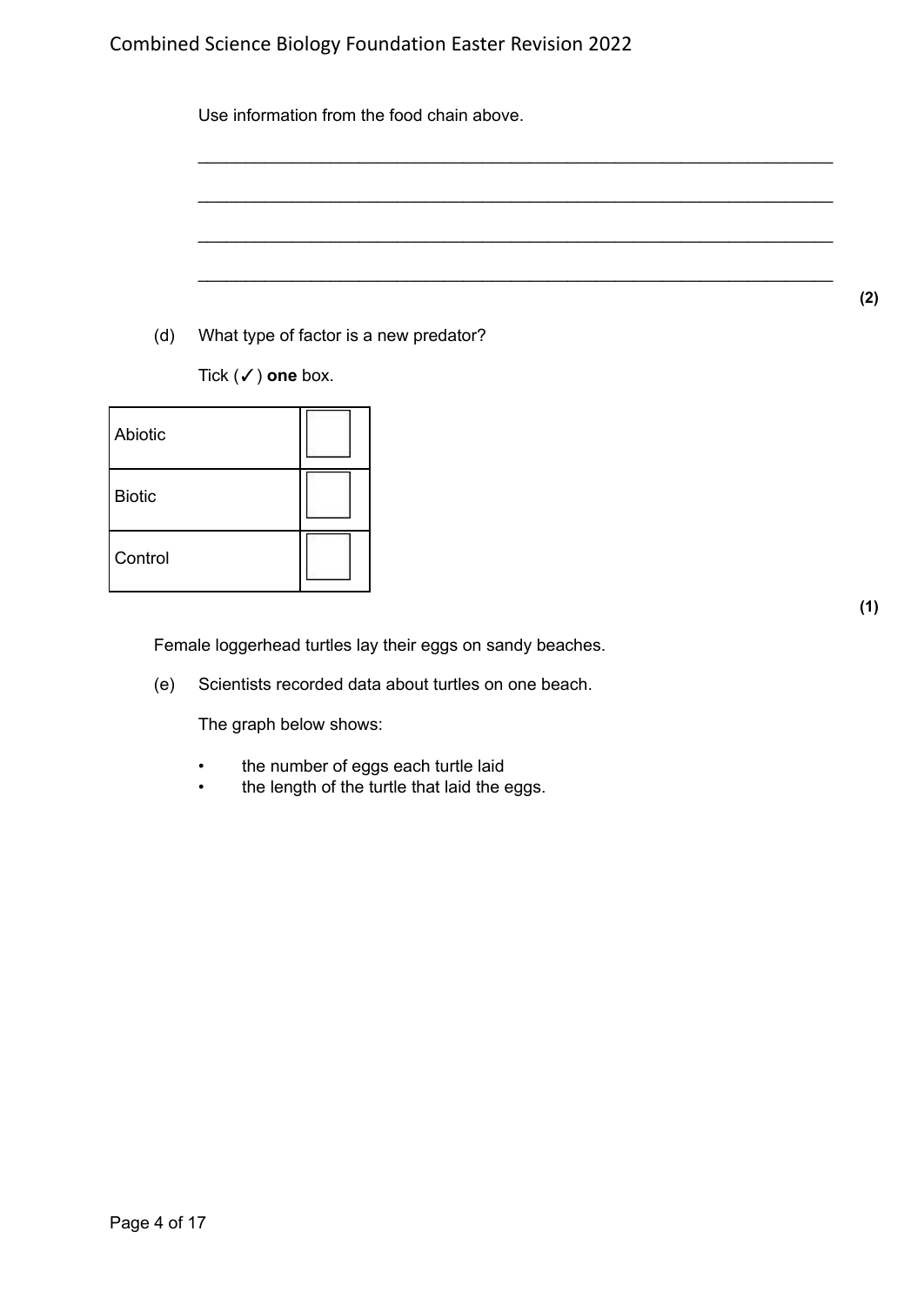

Describe the trend in the data on the graph above.

- **(1)**
- (f) Female loggerhead turtles return to the same beach each year to lay their eggs.

Global warming is causing the sea level to rise.

Explain the effect that sea levels rising might have on the number of loggerhead turtles.

\_\_\_\_\_\_\_\_\_\_\_\_\_\_\_\_\_\_\_\_\_\_\_\_\_\_\_\_\_\_\_\_\_\_\_\_\_\_\_\_\_\_\_\_\_\_\_\_\_\_\_\_\_\_\_\_\_\_\_\_\_\_\_\_\_\_\_

\_\_\_\_\_\_\_\_\_\_\_\_\_\_\_\_\_\_\_\_\_\_\_\_\_\_\_\_\_\_\_\_\_\_\_\_\_\_\_\_\_\_\_\_\_\_\_\_\_\_\_\_\_\_\_\_\_\_\_\_\_\_\_\_\_\_\_

\_\_\_\_\_\_\_\_\_\_\_\_\_\_\_\_\_\_\_\_\_\_\_\_\_\_\_\_\_\_\_\_\_\_\_\_\_\_\_\_\_\_\_\_\_\_\_\_\_\_\_\_\_\_\_\_\_\_\_\_\_\_\_\_\_\_\_

\_\_\_\_\_\_\_\_\_\_\_\_\_\_\_\_\_\_\_\_\_\_\_\_\_\_\_\_\_\_\_\_\_\_\_\_\_\_\_\_\_\_\_\_\_\_\_\_\_\_\_\_\_\_\_\_\_\_\_\_\_\_\_\_\_\_\_

\_\_\_\_\_\_\_\_\_\_\_\_\_\_\_\_\_\_\_\_\_\_\_\_\_\_\_\_\_\_\_\_\_\_\_\_\_\_\_\_\_\_\_\_\_\_\_\_\_\_\_\_\_\_\_\_\_\_\_\_\_\_\_\_\_\_\_

\_\_\_\_\_\_\_\_\_\_\_\_\_\_\_\_\_\_\_\_\_\_\_\_\_\_\_\_\_\_\_\_\_\_\_\_\_\_\_\_\_\_\_\_\_\_\_\_\_\_\_\_\_\_\_\_\_\_\_\_\_\_\_\_\_\_\_

Greenhouse gases are one cause of global warming.

(g) Methane is a greenhouse gas.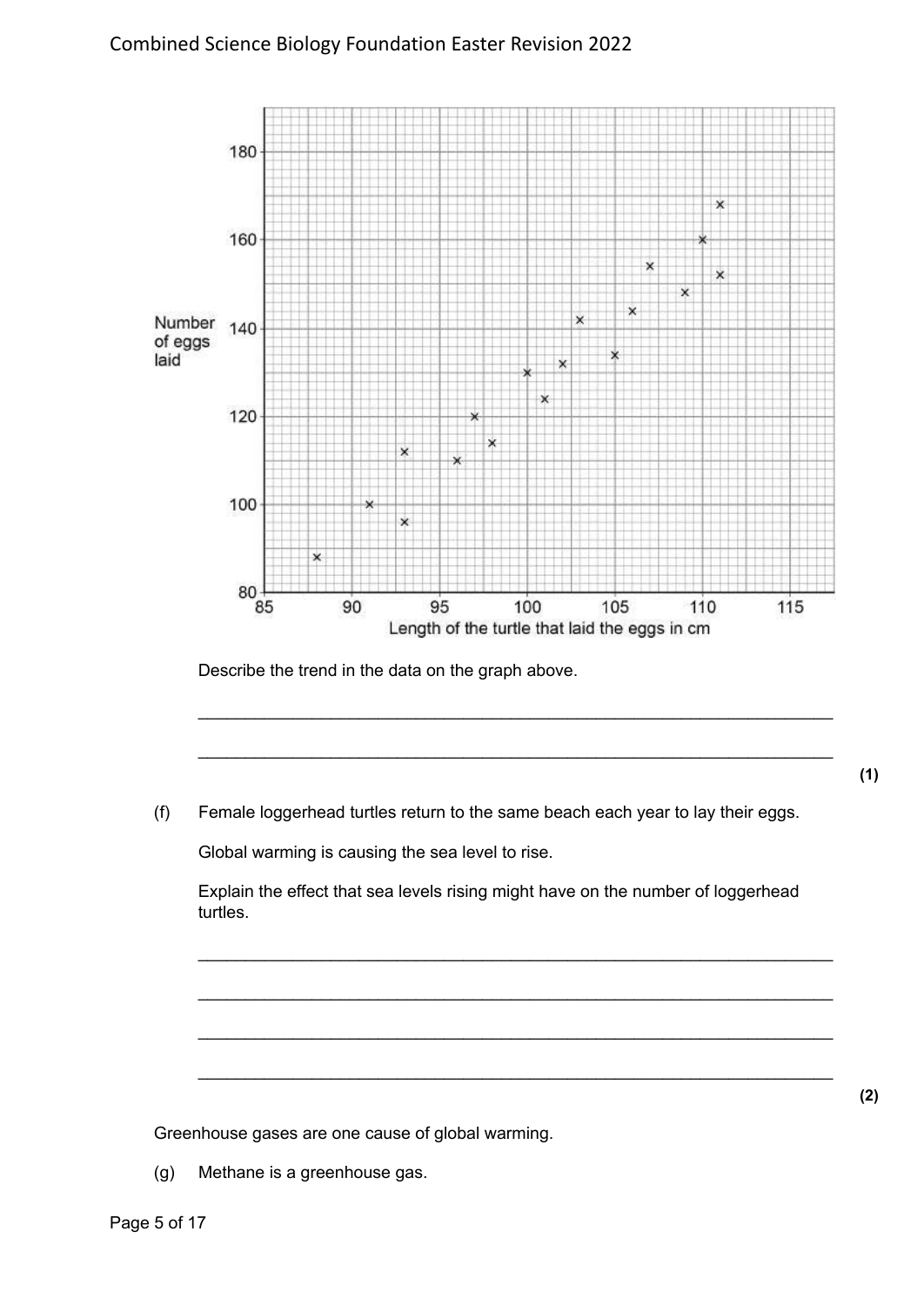The concentration of methane in the atmosphere was:

- 720 arbitrary units in 1840
- 1872 arbitrary units in 2018.

How many times greater was the concentration of methane in the atmosphere in 2018 than in 1840?

\_\_\_\_\_\_\_\_\_\_\_\_\_\_\_\_\_\_\_\_\_\_\_\_\_\_\_\_\_\_\_\_\_\_\_\_\_\_\_\_\_\_\_\_\_\_\_\_\_\_\_\_\_\_\_\_\_\_\_\_\_\_\_\_\_\_\_

\_\_\_\_\_\_\_\_\_\_\_\_\_\_\_\_\_\_\_\_\_\_\_\_\_\_\_\_\_\_\_\_\_\_\_\_\_\_\_\_\_\_\_\_\_\_\_\_\_\_\_\_\_\_\_\_\_\_\_\_\_\_\_\_\_\_\_

Number of times greater =

- **(1)**
- (h) Which **two** human activities cause an increase in greenhouse gases in the atmosphere?

Tick (✓) **two** boxes.

| Burning wood on a fire                         |  |
|------------------------------------------------|--|
| Planting trees in new areas                    |  |
| Switching off lights in the home               |  |
| Travelling by aeroplane                        |  |
| Using wind turbines to generate<br>electricity |  |

**(2) (Total 13 marks)**

### **Q3.**

A class of eight students measured the population of water fleas living at the edge of a large pond.

This is the method each student used.

- 1. Put some pond water in a white tray.
- 2. Take a pond net and scoop at the edge of the pond a few times.
- 3. Empty the pond net into the water in the tray.
- 4. Count the number of water fleas in the tray.

The photograph below shows a student working.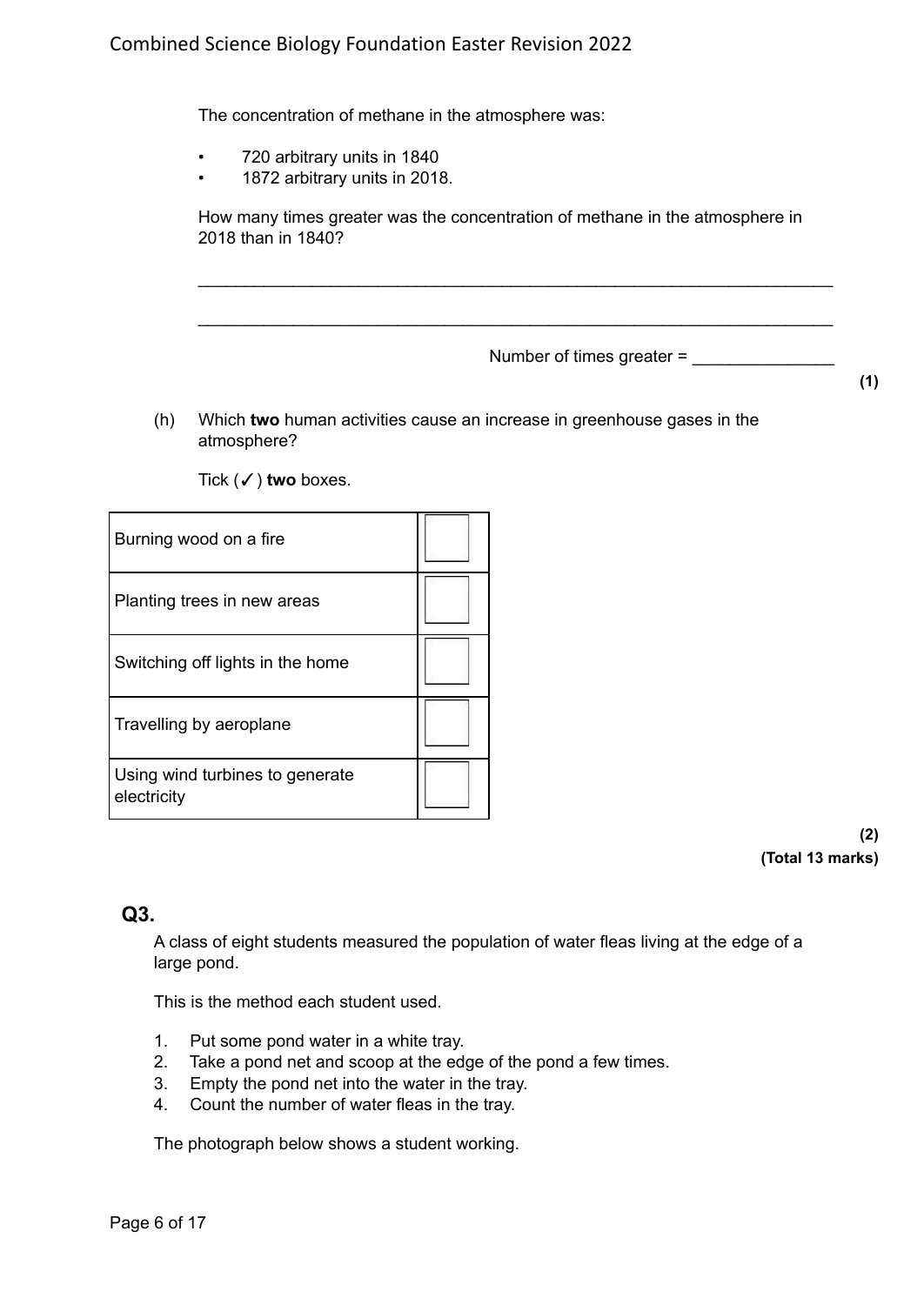

(a) The students did **not** control some variables.

Give **two** variables the students should have controlled to make this a valid method.

| $\begin{array}{c}\n1. \\ \hline\n\end{array}$ |  |  |  |
|-----------------------------------------------|--|--|--|
|                                               |  |  |  |
|                                               |  |  |  |
| 2.                                            |  |  |  |
|                                               |  |  |  |
|                                               |  |  |  |

The eight students then used a different method to obtain valid results.

**Table 1** shows their results.

**Table 1**

| <b>Student</b> | Number of water fleas per<br>1000 cm <sup>3</sup> pond water |
|----------------|--------------------------------------------------------------|
| A              | 66                                                           |
| в              | 37                                                           |
| $\mathbf c$    | 51                                                           |
| D              | 102                                                          |
| E              | 40                                                           |
| F              | 122                                                          |
| Ġ              | 75                                                           |
| н              | 19                                                           |

(b) Calculate the students' mean value for the population of water fleas at the edge of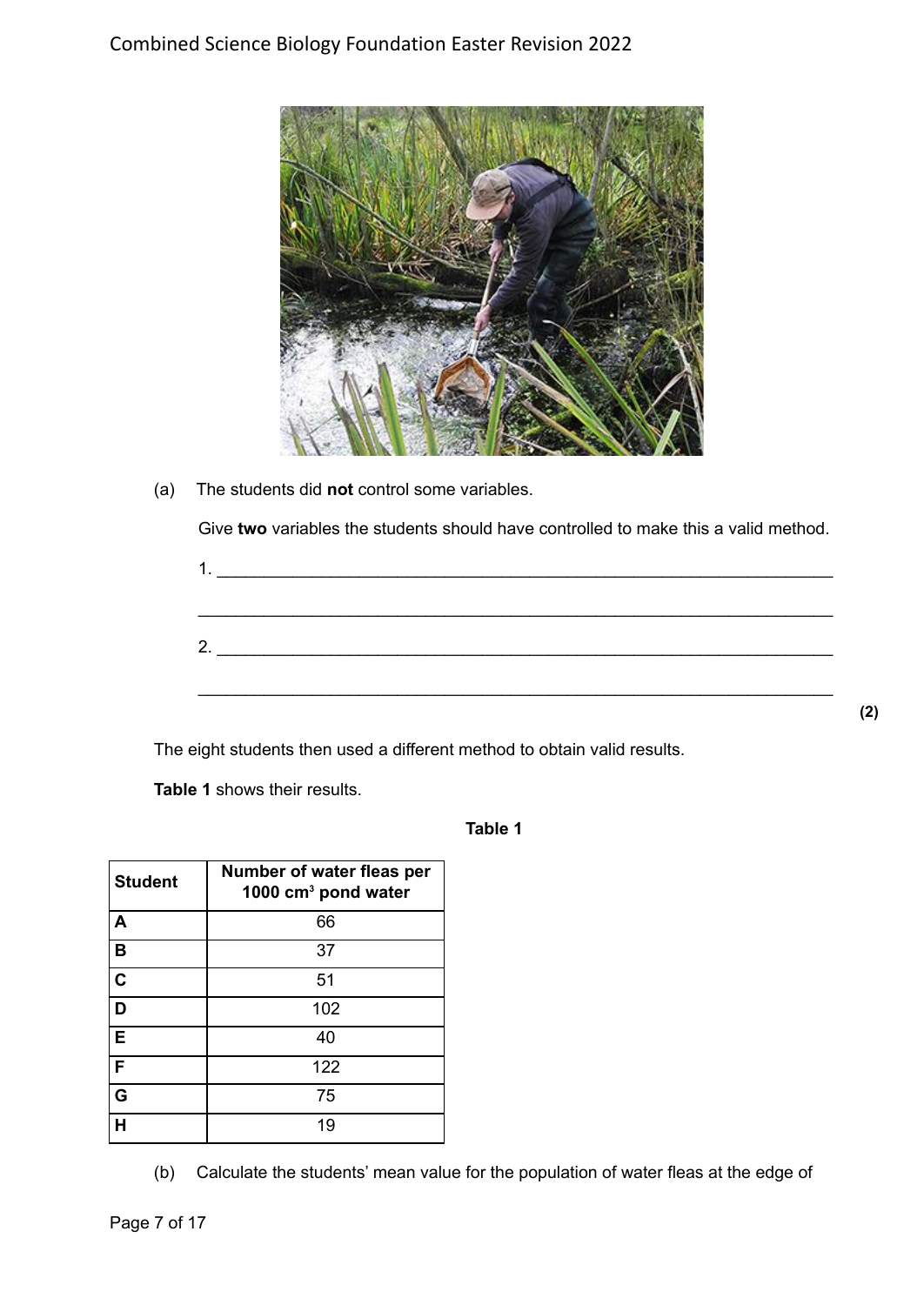| Mean population = $\frac{1}{2}$ water fleas per 1000 cm <sup>3</sup> pond water         |
|-----------------------------------------------------------------------------------------|
| What was the range of the students' results?                                            |
|                                                                                         |
| Suggest one reason why such a wide range of results was found.                          |
|                                                                                         |
| The teacher then sampled the centre of the pond eight times.                            |
| His mean value was 12 water fleas per 1000 cm <sup>3</sup> pond water.                  |
| What conclusion can you make about the distribution of water fleas in the pond?         |
| Use the students' mean value from part (b) to compare with the teacher's mean<br>value. |

Scientists counted some different invertebrates living in a pond in 2014 and in 2016

**Table 2** shows the results.

### **Table 2**

| Invertebrate<br>species   | Number of invertebrates |      |  |
|---------------------------|-------------------------|------|--|
|                           | 2014                    | 2016 |  |
| <b>Bloodworms</b>         | 13                      | 48   |  |
| <b>Freshwater shrimps</b> | 24                      |      |  |
| Mayfly nymphs             | 32                      |      |  |
| <b>Water snails</b>       | 19                      | 24   |  |

(f) Calculate the change in the number of bloodworms between 2014 and 2016

\_\_\_\_\_\_\_\_\_\_\_\_\_\_\_\_\_\_\_\_\_\_\_\_\_\_\_\_\_\_\_\_\_\_\_\_\_\_\_\_\_\_\_\_\_\_\_\_\_\_\_\_\_\_\_\_\_\_\_\_\_\_\_\_\_\_\_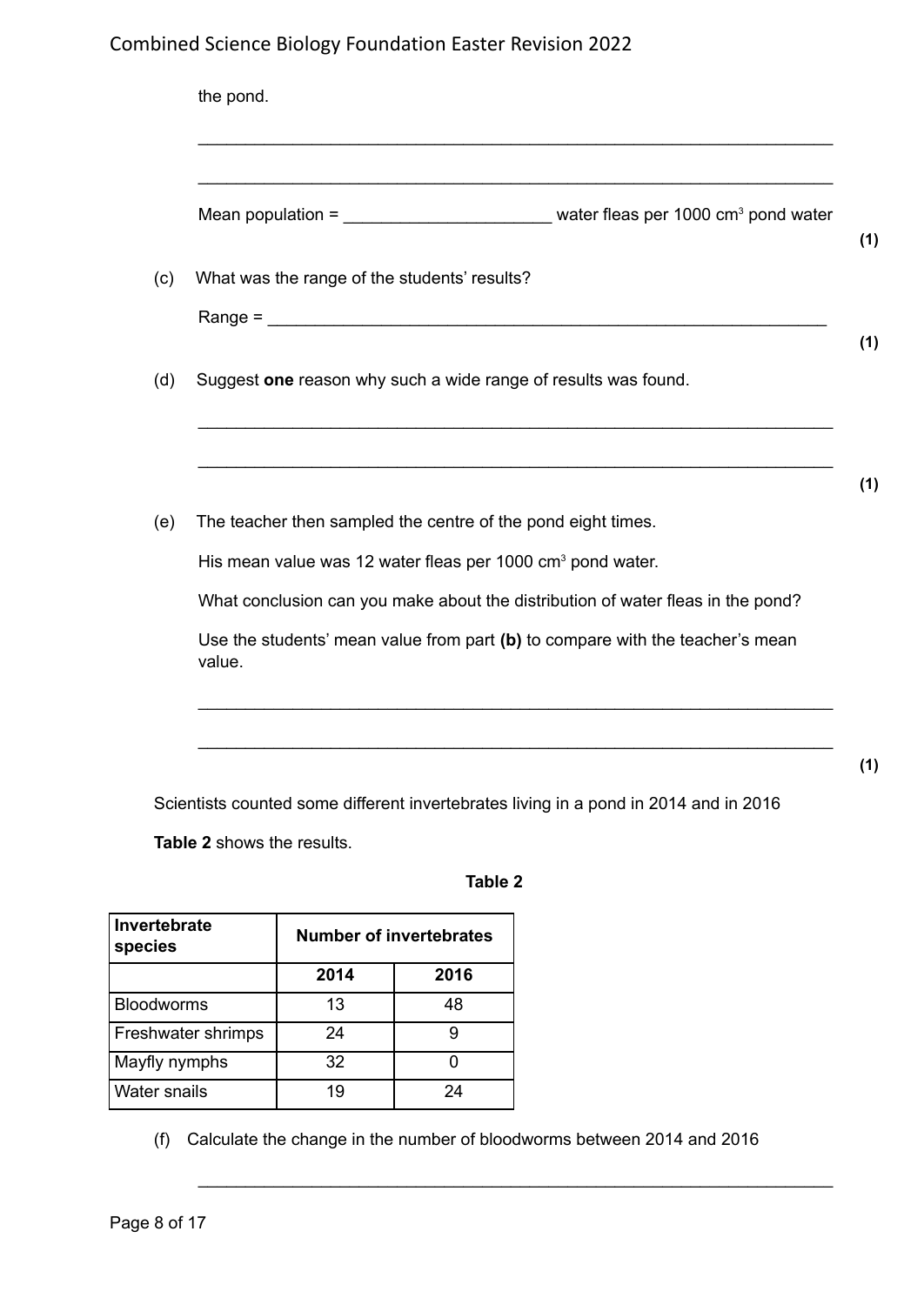|     | Change $=$                                                                                                          | bloodworms | (1) |
|-----|---------------------------------------------------------------------------------------------------------------------|------------|-----|
| (g) | Calculate the number of shrimps in the pond in 2016 as a percentage of the number<br>of shrimps in the pond in 2014 |            |     |
|     | $Percentage =$                                                                                                      | %          | (1) |
| (h) | Invertebrate species found in a pond can be used as an indicator of the pollution<br>level.                         |            |     |

**Table 3** shows which species can survive in different levels of pollution.

| Invertebrate<br>species |     | <b>Pollution level</b> |      |  |
|-------------------------|-----|------------------------|------|--|
|                         | Low | <b>Medium</b>          | High |  |
| <b>Bloodworms</b>       |     |                        |      |  |
| Freshwater shrimps      |     |                        | ¥    |  |
| Mayfly nymphs           |     |                        |      |  |
| <b>Water snails</b>     |     |                        |      |  |

#### **Table 3**

**Key**

 $\checkmark$  = Can survive

 $x =$  Cannot survive

What conclusion can you make about the change in the level of pollution in the pond between 2014 and 2016?

\_\_\_\_\_\_\_\_\_\_\_\_\_\_\_\_\_\_\_\_\_\_\_\_\_\_\_\_\_\_\_\_\_\_\_\_\_\_\_\_\_\_\_\_\_\_\_\_\_\_\_\_\_\_\_\_\_\_\_\_\_\_\_\_\_\_\_

\_\_\_\_\_\_\_\_\_\_\_\_\_\_\_\_\_\_\_\_\_\_\_\_\_\_\_\_\_\_\_\_\_\_\_\_\_\_\_\_\_\_\_\_\_\_\_\_\_\_\_\_\_\_\_\_\_\_\_\_\_\_\_\_\_\_\_

\_\_\_\_\_\_\_\_\_\_\_\_\_\_\_\_\_\_\_\_\_\_\_\_\_\_\_\_\_\_\_\_\_\_\_\_\_\_\_\_\_\_\_\_\_\_\_\_\_\_\_\_\_\_\_\_\_\_\_\_\_\_\_\_\_\_\_

\_\_\_\_\_\_\_\_\_\_\_\_\_\_\_\_\_\_\_\_\_\_\_\_\_\_\_\_\_\_\_\_\_\_\_\_\_\_\_\_\_\_\_\_\_\_\_\_\_\_\_\_\_\_\_\_\_\_\_\_\_\_\_\_\_\_\_

Give **one** reason for your conclusion.

Use the data in **Table 2** and **Table 3**

(i) Water pollution and global warming are two problems that have been caused by the rapid increase of the human population.

Suggest **two** other problems caused by the rapid increase of the human population.

**(2)**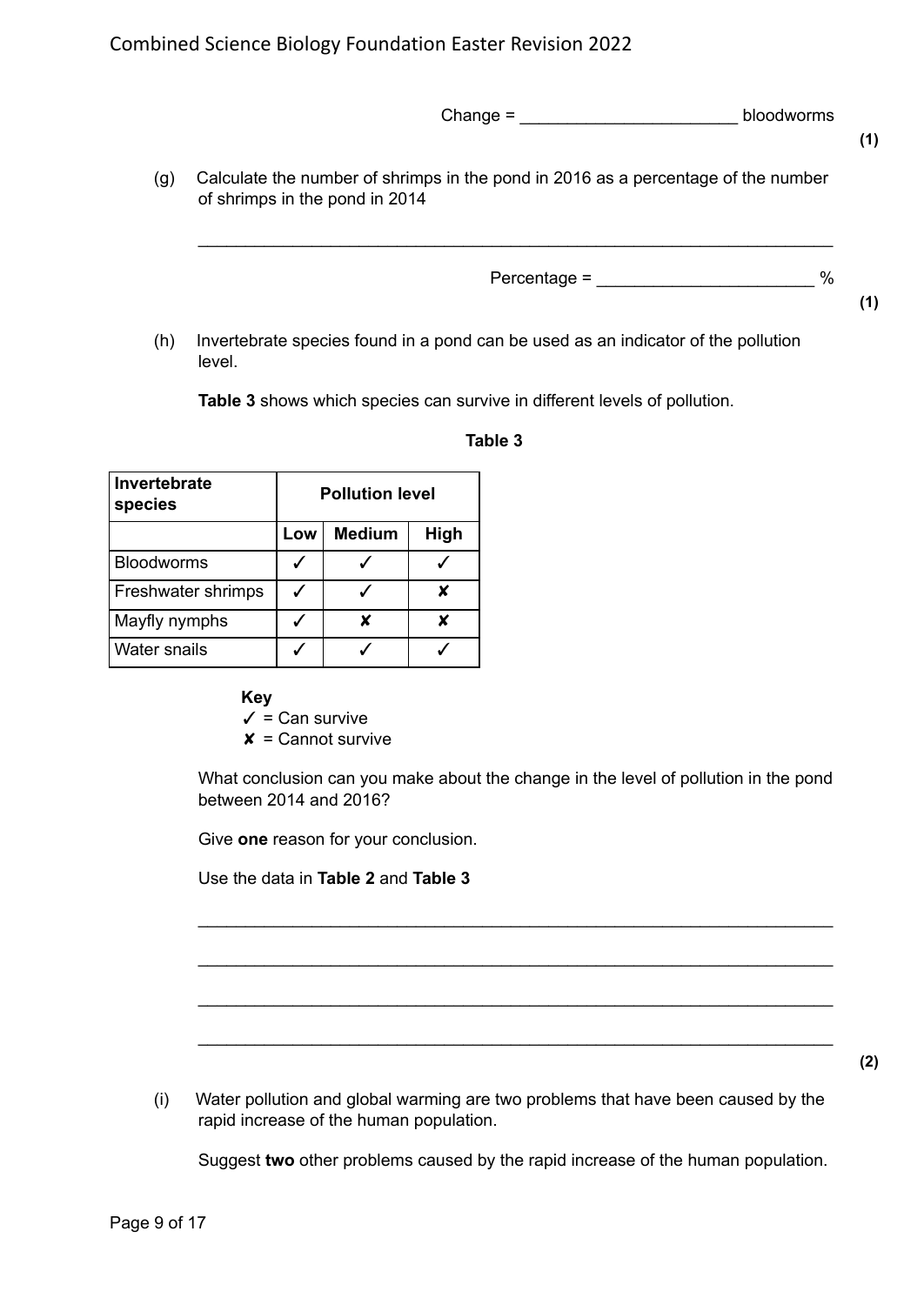| റ |                  |
|---|------------------|
|   |                  |
|   |                  |
|   | (2)              |
|   | (Total 12 marks) |

**Q4.**

Many biotic and abiotic factors can affect the growth of plants.

(a) Are the factors in **Table 1** biotic or abiotic?

Tick **one** box for each factor.

#### **Table 1**

| Factor            | <b>Biotic</b> | <b>Abiotic</b> |
|-------------------|---------------|----------------|
| <b>Diseases</b>   |               |                |
| <b>Herbivores</b> |               |                |
| Temperature       |               |                |
| Water             |               |                |

**(2)**

Two students investigated the effect of light intensity on the distribution of small plants.

The plants are growing under a tree in a park.

The students made the following hypothesis:

'As you move outwards from a tree there will be more plant growth.'

\_\_\_\_\_\_\_\_\_\_\_\_\_\_\_\_\_\_\_\_\_\_\_\_\_\_\_\_\_\_\_\_\_\_\_\_\_\_\_\_\_\_\_\_\_\_\_\_\_\_\_\_\_\_\_\_\_\_\_\_\_\_\_\_\_\_\_

\_\_\_\_\_\_\_\_\_\_\_\_\_\_\_\_\_\_\_\_\_\_\_\_\_\_\_\_\_\_\_\_\_\_\_\_\_\_\_\_\_\_\_\_\_\_\_\_\_\_\_\_\_\_\_\_\_\_\_\_\_\_\_\_\_\_\_

\_\_\_\_\_\_\_\_\_\_\_\_\_\_\_\_\_\_\_\_\_\_\_\_\_\_\_\_\_\_\_\_\_\_\_\_\_\_\_\_\_\_\_\_\_\_\_\_\_\_\_\_\_\_\_\_\_\_\_\_\_\_\_\_\_\_\_

\_\_\_\_\_\_\_\_\_\_\_\_\_\_\_\_\_\_\_\_\_\_\_\_\_\_\_\_\_\_\_\_\_\_\_\_\_\_\_\_\_\_\_\_\_\_\_\_\_\_\_\_\_\_\_\_\_\_\_\_\_\_\_\_\_\_\_

\_\_\_\_\_\_\_\_\_\_\_\_\_\_\_\_\_\_\_\_\_\_\_\_\_\_\_\_\_\_\_\_\_\_\_\_\_\_\_\_\_\_\_\_\_\_\_\_\_\_\_\_\_\_\_\_\_\_\_\_\_\_\_\_\_\_\_

\_\_\_\_\_\_\_\_\_\_\_\_\_\_\_\_\_\_\_\_\_\_\_\_\_\_\_\_\_\_\_\_\_\_\_\_\_\_\_\_\_\_\_\_\_\_\_\_\_\_\_\_\_\_\_\_\_\_\_\_\_\_\_\_\_\_\_

\_\_\_\_\_\_\_\_\_\_\_\_\_\_\_\_\_\_\_\_\_\_\_\_\_\_\_\_\_\_\_\_\_\_\_\_\_\_\_\_\_\_\_\_\_\_\_\_\_\_\_\_\_\_\_\_\_\_\_\_\_\_\_\_\_\_\_

\_\_\_\_\_\_\_\_\_\_\_\_\_\_\_\_\_\_\_\_\_\_\_\_\_\_\_\_\_\_\_\_\_\_\_\_\_\_\_\_\_\_\_\_\_\_\_\_\_\_\_\_\_\_\_\_\_\_\_\_\_\_\_\_\_\_\_

(b) Explain why the students thought their hypothesis would be correct.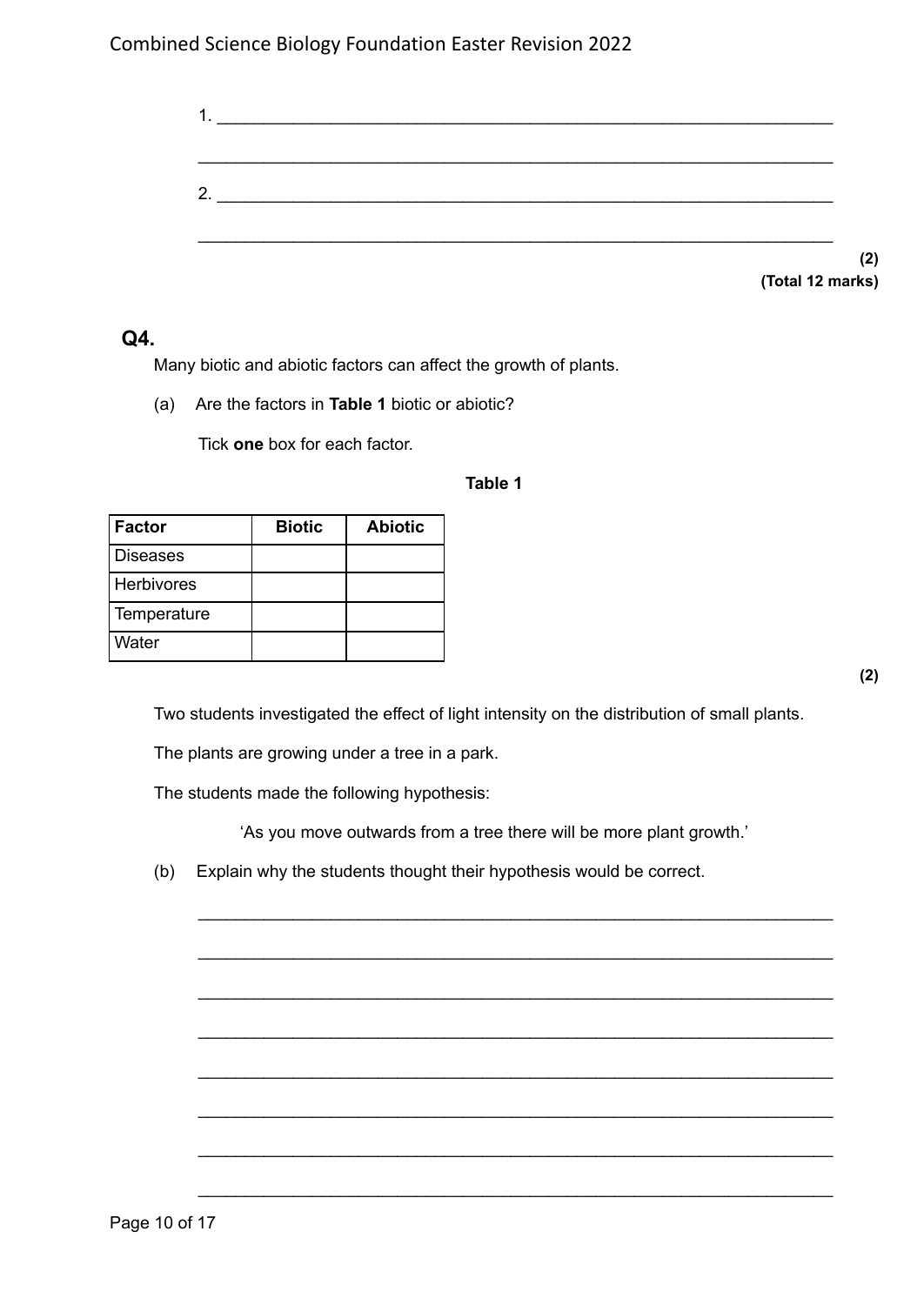**(2)**

(c) The students used two pieces of equipment.

Give the scientific name of each piece of equipment.

A square frame measuring  $0.5$  m  $\times$  0.5 m

An electronic device to measure light intensity

This is the method used.

- 1. Fix one end of a tape measure at the base of the tree.
- 2. Fix the other end of the tape measure 11 metres from the tree.
- 3. At 0 metres put the square frame on the ground.
- 4. Identify all the plant species growing inside the frame./p>
- 5. Estimate and record the percentage cover of each plant species.
- 6. Measure the light intensity inside the frame.
- 7. Put the square frame on the ground every 2 metres along the tape to 10 metres.
- 8. Repeat steps 4 − 6 in every frame.

The diagram below shows the equipment in this investigation.



\_\_\_\_\_\_\_\_\_\_\_\_\_\_\_\_\_\_\_\_\_\_\_\_\_\_\_\_\_\_\_\_\_\_\_\_\_\_\_\_\_\_\_\_\_\_\_\_\_\_\_\_\_\_\_\_\_\_\_\_\_\_\_\_\_\_\_

\_\_\_\_\_\_\_\_\_\_\_\_\_\_\_\_\_\_\_\_\_\_\_\_\_\_\_\_\_\_\_\_\_\_\_\_\_\_\_\_\_\_\_\_\_\_\_\_\_\_\_\_\_\_\_\_\_\_\_\_\_\_\_\_\_\_\_

\_\_\_\_\_\_\_\_\_\_\_\_\_\_\_\_\_\_\_\_\_\_\_\_\_\_\_\_\_\_\_\_\_\_\_\_\_\_\_\_\_\_\_\_\_\_\_\_\_\_\_\_\_\_\_\_\_\_\_\_\_\_\_\_\_\_\_

\_\_\_\_\_\_\_\_\_\_\_\_\_\_\_\_\_\_\_\_\_\_\_\_\_\_\_\_\_\_\_\_\_\_\_\_\_\_\_\_\_\_\_\_\_\_\_\_\_\_\_\_\_\_\_\_\_\_\_\_\_\_\_\_\_\_\_

(d) Calculate the total area sampled.



**(1)**

(e) The whole investigation was done as quickly as possible on the same day.

Suggest **one** reason why.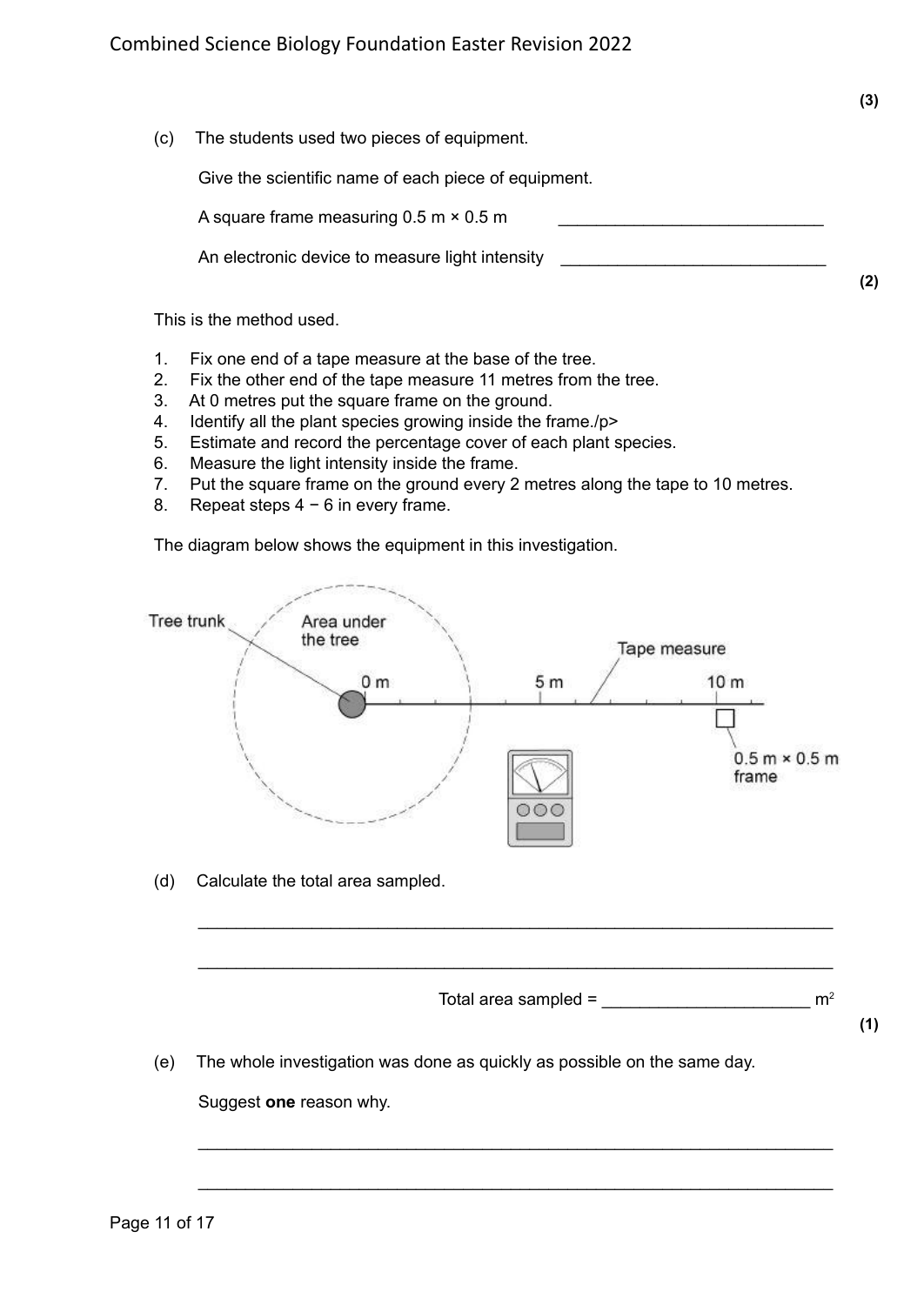(f) Give **one** way the investigation could be improved.

**Table 2** shows the results.

| в<br> |  |
|-------|--|
|-------|--|

\_\_\_\_\_\_\_\_\_\_\_\_\_\_\_\_\_\_\_\_\_\_\_\_\_\_\_\_\_\_\_\_\_\_\_\_\_\_\_\_\_\_\_\_\_\_\_\_\_\_\_\_\_\_\_\_\_\_\_\_\_\_\_\_\_\_\_

\_\_\_\_\_\_\_\_\_\_\_\_\_\_\_\_\_\_\_\_\_\_\_\_\_\_\_\_\_\_\_\_\_\_\_\_\_\_\_\_\_\_\_\_\_\_\_\_\_\_\_\_\_\_\_\_\_\_\_\_\_\_\_\_\_\_\_

|                                     | Distance from tree in metres |    |     |     |      |      |
|-------------------------------------|------------------------------|----|-----|-----|------|------|
|                                     | 0                            | 2  | 4   | 6   | 8    | 10   |
| Percentage cover of grass           | 15                           | 50 | 35  | 16  | 15   | 15   |
| Percentage cover of plantain        | 0                            | 5  | 10  | 40  | 25   | 30   |
| Percentage cover of daisy           | 0                            | 0  | 0   | 4   | 20   | 10   |
| Percentage cover of clover          | 1                            | 10 | 25  | 40  | 40   | 45   |
| Total percentage cover of<br>plants | 16                           | 65 | 70  | 100 | 100  | 100  |
| Light intensity in arbitrary units  | 37                           | 59 | 150 | 175 | >200 | >200 |

- (g) Which plant species in **Table 2** will only grow at high light intensity?
- (h) What conclusion can be made about the relationship between light intensity and the total percentage cover of plants?

\_\_\_\_\_\_\_\_\_\_\_\_\_\_\_\_\_\_\_\_\_\_\_\_\_\_\_\_\_\_\_\_\_\_\_\_\_\_\_\_\_\_\_\_\_\_\_\_\_\_\_\_\_\_\_\_\_\_\_\_\_\_\_\_\_\_\_

\_\_\_\_\_\_\_\_\_\_\_\_\_\_\_\_\_\_\_\_\_\_\_\_\_\_\_\_\_\_\_\_\_\_\_\_\_\_\_\_\_\_\_\_\_\_\_\_\_\_\_\_\_\_\_\_\_\_\_\_\_\_\_\_\_\_\_

\_\_\_\_\_\_\_\_\_\_\_\_\_\_\_\_\_\_\_\_\_\_\_\_\_\_\_\_\_\_\_\_\_\_\_\_\_\_\_\_\_\_\_\_\_\_\_\_\_\_\_\_\_\_\_\_\_\_\_\_\_\_\_\_\_\_\_

\_\_\_\_\_\_\_\_\_\_\_\_\_\_\_\_\_\_\_\_\_\_\_\_\_\_\_\_\_\_\_\_\_\_\_\_\_\_\_\_\_\_\_\_\_\_\_\_\_\_\_\_\_\_\_\_\_\_\_\_\_\_\_\_\_\_\_

\_\_\_\_\_\_\_\_\_\_\_\_\_\_\_\_\_\_\_\_\_\_\_\_\_\_\_\_\_\_\_\_\_\_\_\_\_\_\_\_\_\_\_\_\_\_\_\_\_\_\_\_\_\_\_\_\_\_\_\_\_\_\_\_\_\_\_

Use data from **Table 2** in your answer.

(i) Light intensity might **not** be the cause of this pattern of plant distribution.

Suggest **one** different factor that may cause these results.

Give **one** reason for your answer.

Factor \_\_\_\_\_\_\_\_\_\_\_\_\_\_\_\_\_\_\_\_\_\_\_\_\_\_\_\_\_\_\_\_\_\_\_\_\_\_\_\_\_\_\_\_\_\_\_\_\_\_\_\_\_\_\_\_\_\_\_\_\_

Reason \_\_\_\_\_\_\_\_\_\_\_\_\_\_\_\_\_\_\_\_\_\_\_\_\_\_\_\_\_\_\_\_\_\_\_\_\_\_\_\_\_\_\_\_\_\_\_\_\_\_\_\_\_\_\_\_\_\_\_\_

**(1)**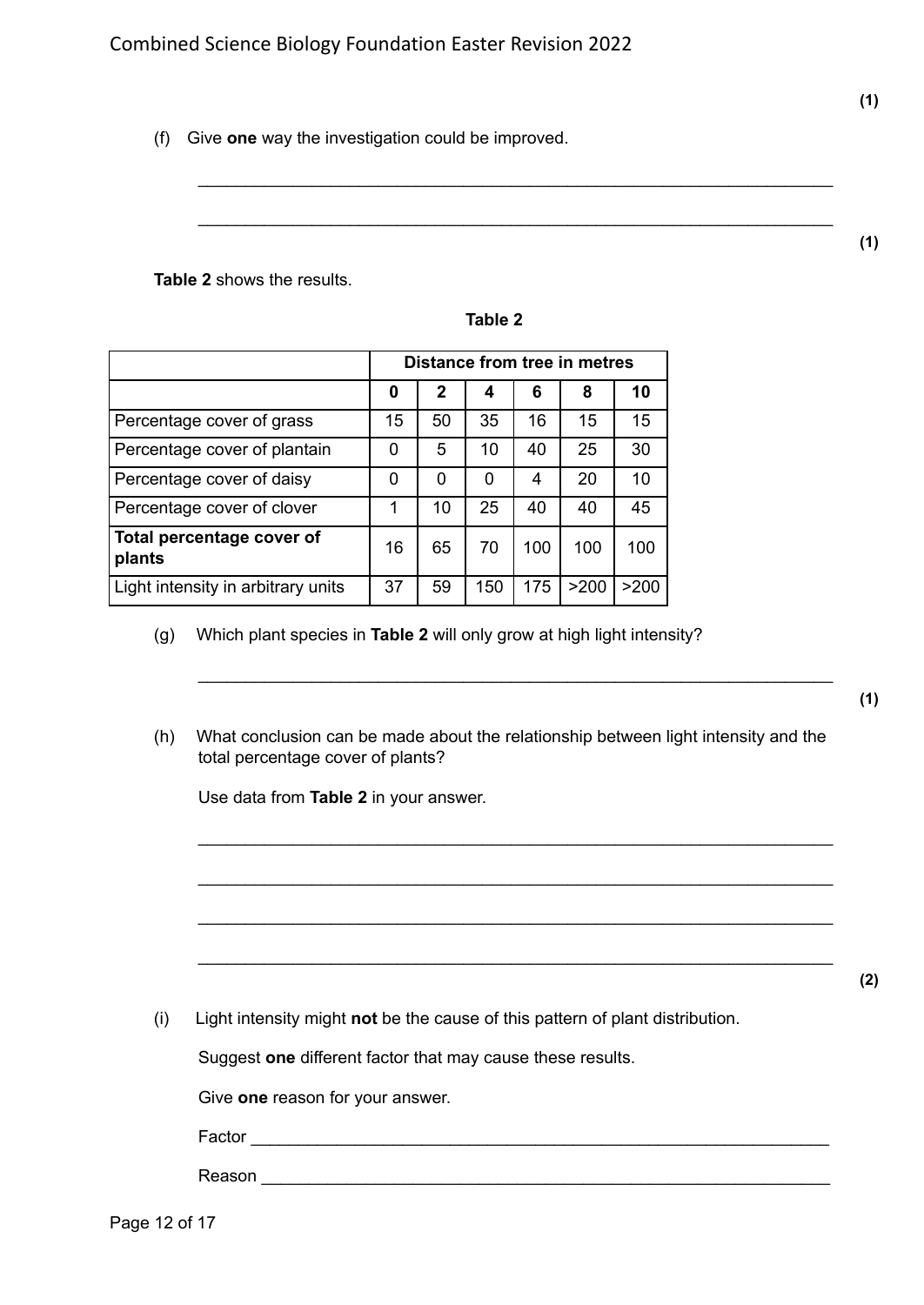\_\_\_\_\_\_\_\_\_\_\_\_\_\_\_\_\_\_\_\_\_\_\_\_\_\_\_\_\_\_\_\_\_\_\_\_\_\_\_\_\_\_\_\_\_\_\_\_\_\_\_\_\_\_\_\_\_\_\_\_\_\_\_\_\_\_\_

**(2) (Total 15 marks)**

### **Q5.**

Conditions inside the human body are controlled.

(a) What is the control of conditions inside the body called?

Tick (✓) **one** box.

| Excretion     |  |
|---------------|--|
| Fertilisation |  |
| Homeostasis   |  |
| Osmosis       |  |

(b) What are the **two** ways information is sent to control body conditions?

Tick (✓) **two** boxes.

| By antigens        |  |
|--------------------|--|
| By hormones        |  |
| By muscles         |  |
| By nerve impulses  |  |
| By red blood cells |  |

(c) One condition in the body that needs to be controlled is the level of water.

Give **one** other condition in the human body that needs to be controlled.

\_\_\_\_\_\_\_\_\_\_\_\_\_\_\_\_\_\_\_\_\_\_\_\_\_\_\_\_\_\_\_\_\_\_\_\_\_\_\_\_\_\_\_\_\_\_\_\_\_\_\_\_\_\_\_\_\_\_\_\_\_\_\_\_\_\_\_

**(2)**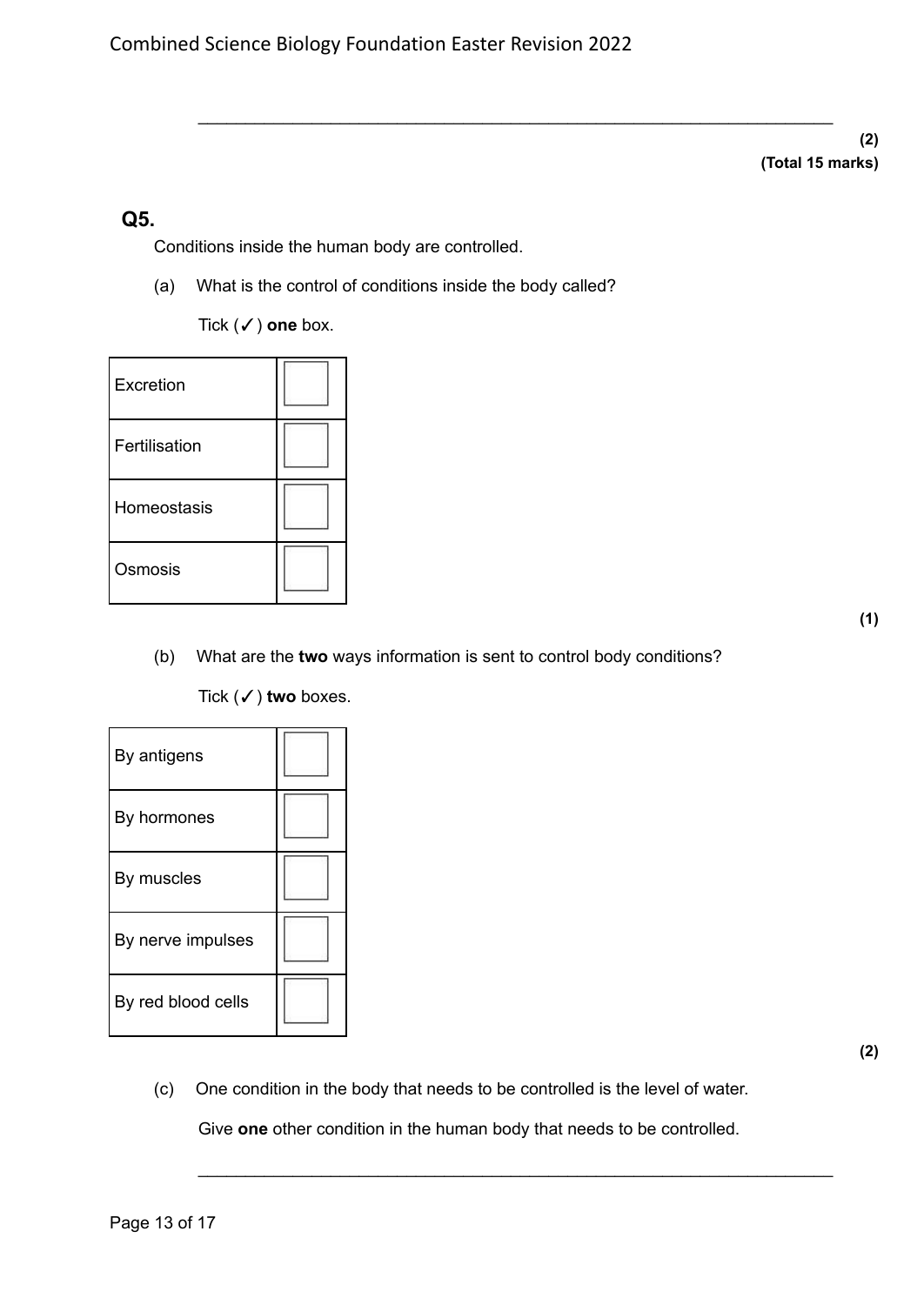The graph shows the volumes of water taken in and lost by one person.

The volume for water taken in on a hot day has **not** been plotted on the bar graph.

\_\_\_\_\_\_\_\_\_\_\_\_\_\_\_\_\_\_\_\_\_\_\_\_\_\_\_\_\_\_\_\_\_\_\_\_\_\_\_\_\_\_\_\_\_\_\_\_\_\_\_\_\_\_\_\_\_\_\_\_\_\_\_\_\_\_\_



(d) The person lost 1400  $cm<sup>3</sup>$  of water on the cold day.

How much extra water did they lose on the hot day?

Extra volume of water lost =  $\frac{1}{2}$ 

\_\_\_\_\_\_\_\_\_\_\_\_\_\_\_\_\_\_\_\_\_\_\_\_\_\_\_\_\_\_\_\_\_\_\_\_\_\_\_\_\_\_\_\_\_\_\_\_\_\_\_\_\_\_\_\_\_\_\_\_\_\_\_\_\_\_\_

\_\_\_\_\_\_\_\_\_\_\_\_\_\_\_\_\_\_\_\_\_\_\_\_\_\_\_\_\_\_\_\_\_\_\_\_\_\_\_\_\_\_\_\_\_\_\_\_\_\_\_\_\_\_\_\_\_\_\_\_\_\_\_\_\_\_\_

\_\_\_\_\_\_\_\_\_\_\_\_\_\_\_\_\_\_\_\_\_\_\_\_\_\_\_\_\_\_\_\_\_\_\_\_\_\_\_\_\_\_\_\_\_\_\_\_\_\_\_\_\_\_\_\_\_\_\_\_\_\_\_\_\_\_\_

\_\_\_\_\_\_\_\_\_\_\_\_\_\_\_\_\_\_\_\_\_\_\_\_\_\_\_\_\_\_\_\_\_\_\_\_\_\_\_\_\_\_\_\_\_\_\_\_\_\_\_\_\_\_\_\_\_\_\_\_\_\_\_\_\_\_\_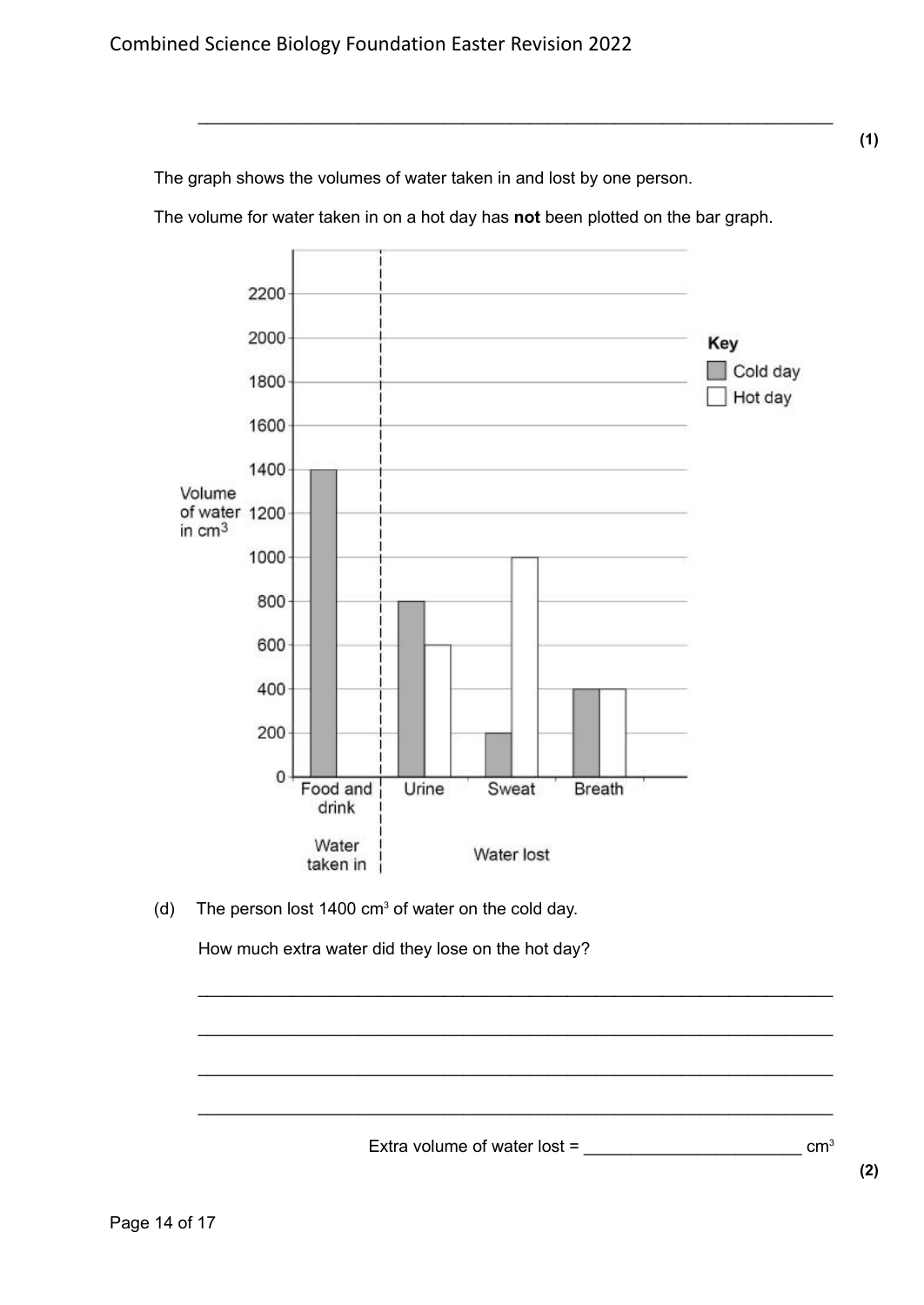|  | A boy drank 750 cm <sup>3</sup> of water.<br>His total intake of water for that day was 3000 cm <sup>3</sup><br>Calculate the percentage of the boy's total intake that the 750 cm <sup>3</sup> represents. |
|--|-------------------------------------------------------------------------------------------------------------------------------------------------------------------------------------------------------------|

### Q6.

Some animals are adapted to survive in very cold conditions such as the Arctic.

Explain how the adaptations of Arctic animals help them to survive in cold conditions.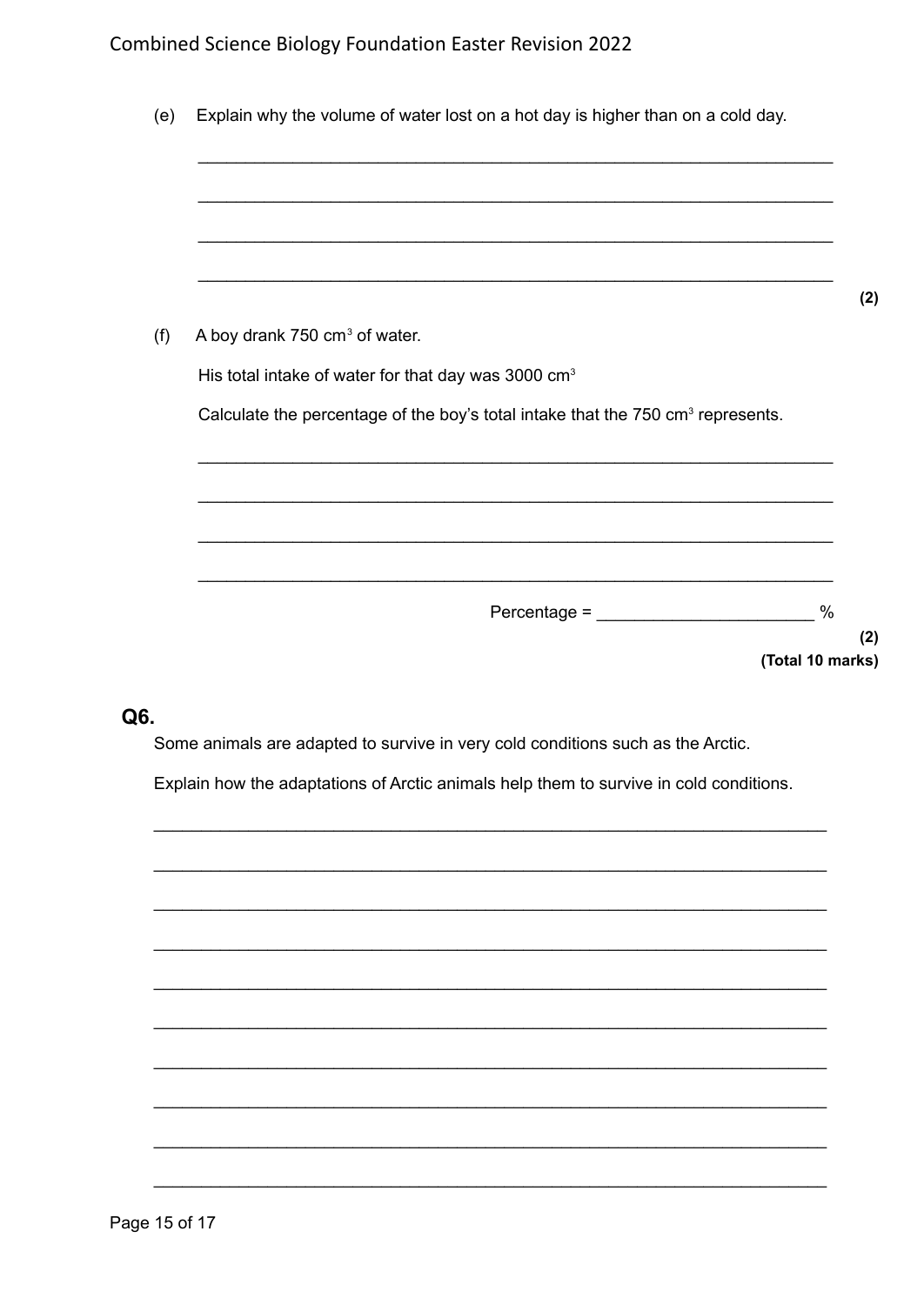**(Total 6 marks)**

### **Q7.**

Eye colour is controlled by genes.

The dominant allele of the gene **(b)** produces brown eyes. The recessive allele (**b**) produces blue eyes.

\_\_\_\_\_\_\_\_\_\_\_\_\_\_\_\_\_\_\_\_\_\_\_\_\_\_\_\_\_\_\_\_\_\_\_\_\_\_\_\_\_\_\_\_\_\_\_\_\_\_\_\_\_\_\_\_\_\_\_\_\_\_\_\_\_\_\_\_\_\_\_

\_\_\_\_\_\_\_\_\_\_\_\_\_\_\_\_\_\_\_\_\_\_\_\_\_\_\_\_\_\_\_\_\_\_\_\_\_\_\_\_\_\_\_\_\_\_\_\_\_\_\_\_\_\_\_\_\_\_\_\_\_\_\_\_\_\_\_\_\_\_\_

\_\_\_\_\_\_\_\_\_\_\_\_\_\_\_\_\_\_\_\_\_\_\_\_\_\_\_\_\_\_\_\_\_\_\_\_\_\_\_\_\_\_\_\_\_\_\_\_\_\_\_\_\_\_\_\_\_\_\_\_\_\_\_\_\_\_\_\_\_\_\_

\_\_\_\_\_\_\_\_\_\_\_\_\_\_\_\_\_\_\_\_\_\_\_\_\_\_\_\_\_\_\_\_\_\_\_\_\_\_\_\_\_\_\_\_\_\_\_\_\_\_\_\_\_\_\_\_\_\_\_\_\_\_\_\_\_\_\_\_\_\_\_

\_\_\_\_\_\_\_\_\_\_\_\_\_\_\_\_\_\_\_\_\_\_\_\_\_\_\_\_\_\_\_\_\_\_\_\_\_\_\_\_\_\_\_\_\_\_\_\_\_\_\_\_\_\_\_\_\_\_\_\_\_\_\_\_\_\_\_\_\_\_\_

\_\_\_\_\_\_\_\_\_\_\_\_\_\_\_\_\_\_\_\_\_\_\_\_\_\_\_\_\_\_\_\_\_\_\_\_\_\_\_\_\_\_\_\_\_\_\_\_\_\_\_\_\_\_\_\_\_\_\_\_\_\_\_\_\_\_\_\_\_\_\_

A homozygous blue-eyed woman married a homozygous brown-eyed man.

All of their three children had brown eyes.

(a) (i) Complete the genetic diagram.



**(2)**

(ii) Give the reason why all of the children had brown eyes.

**(1)**

(b) The couple's brown-eyed son and his brown-eyed partner had five children. Two of the children had blue eyes and three of the children had brown eyes.

\_\_\_\_\_\_\_\_\_\_\_\_\_\_\_\_\_\_\_\_\_\_\_\_\_\_\_\_\_\_\_\_\_\_\_\_\_\_\_\_\_\_\_\_\_\_\_\_\_\_\_\_\_\_\_\_\_\_\_\_\_\_

\_\_\_\_\_\_\_\_\_\_\_\_\_\_\_\_\_\_\_\_\_\_\_\_\_\_\_\_\_\_\_\_\_\_\_\_\_\_\_\_\_\_\_\_\_\_\_\_\_\_\_\_\_\_\_\_\_\_\_\_\_\_